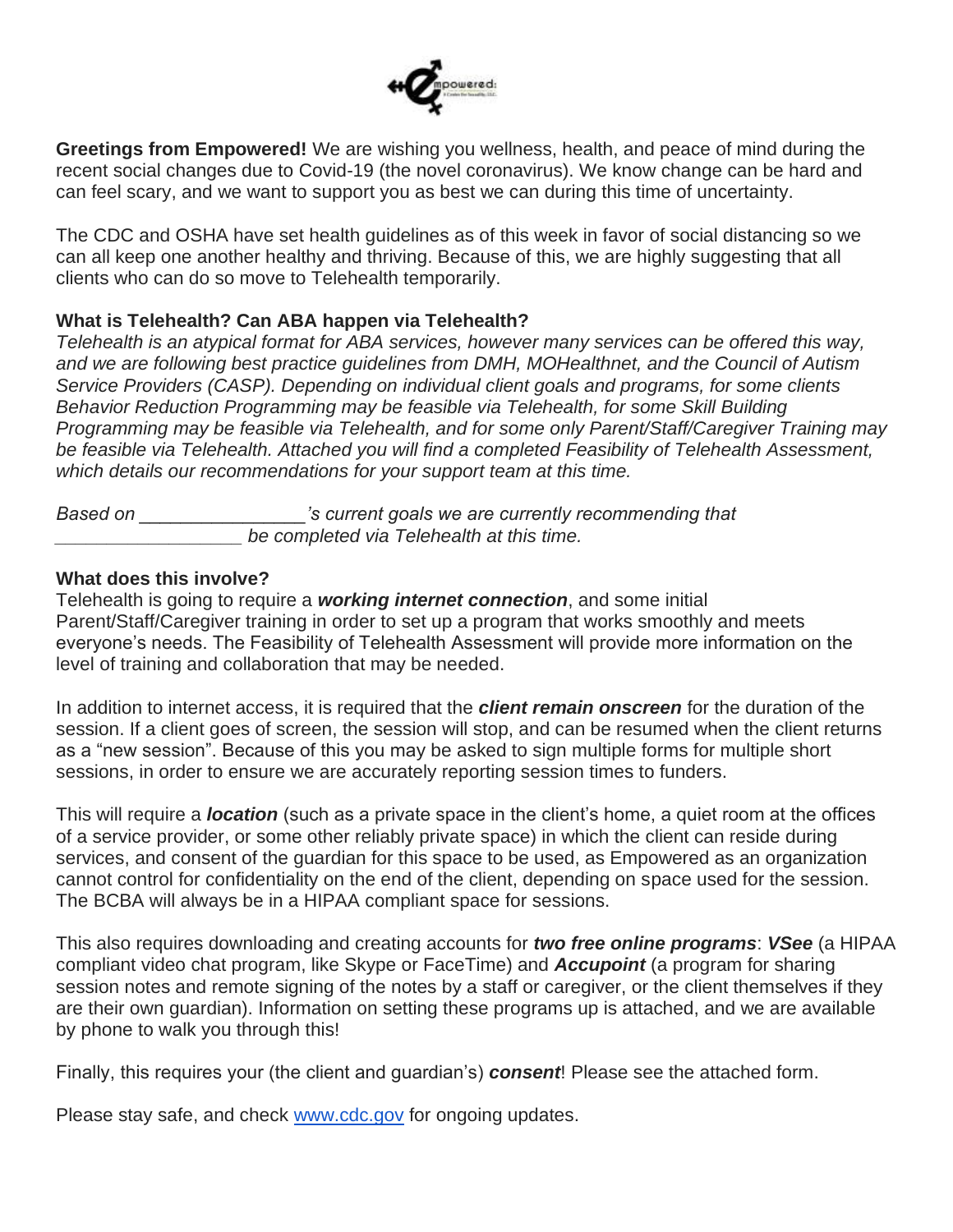

| Feasibility of Telehealth for Direct Service Provision -Skill Building |                                                                                                                                                                                                                                                                                                                                                                               |                                                                                           |              |                                                                                                       |  |
|------------------------------------------------------------------------|-------------------------------------------------------------------------------------------------------------------------------------------------------------------------------------------------------------------------------------------------------------------------------------------------------------------------------------------------------------------------------|-------------------------------------------------------------------------------------------|--------------|-------------------------------------------------------------------------------------------------------|--|
|                                                                        | 1. The client's Skill Building Programs utilize materials which can be shared via internet (ie-laptop, tablet, phone,<br>$etc.$ )                                                                                                                                                                                                                                             |                                                                                           |              |                                                                                                       |  |
|                                                                        | <b>YES</b>                                                                                                                                                                                                                                                                                                                                                                    | <b>NO</b>                                                                                 | <b>MAYBE</b> | <b>NOT APPLICABLE</b>                                                                                 |  |
| 2.                                                                     | The client's Primary Method of Responding is one which can be observed via internet (ie-laptop, tablet,<br>phone, etc.) and which does not require physical prompting (ie-touch)                                                                                                                                                                                              |                                                                                           |              |                                                                                                       |  |
|                                                                        | <b>YES</b>                                                                                                                                                                                                                                                                                                                                                                    | <b>NO</b>                                                                                 | <b>MAYBE</b> | <b>NOT APPLICABLE</b>                                                                                 |  |
|                                                                        | 3. If the client's Primary Method of Responding does require physical prompting (ie-touch), there are consistent<br>staff who may ethically implement this prompting after being trained to do so                                                                                                                                                                             |                                                                                           |              |                                                                                                       |  |
|                                                                        | <b>YES</b>                                                                                                                                                                                                                                                                                                                                                                    | <b>NO</b>                                                                                 | <b>MAYBE</b> | <b>NOT APPLICABLE</b>                                                                                 |  |
| 4.                                                                     |                                                                                                                                                                                                                                                                                                                                                                               | The client has the ability to reliably attend to a screen (visually, auditorily, or both) |              |                                                                                                       |  |
|                                                                        | <b>YES</b>                                                                                                                                                                                                                                                                                                                                                                    | <b>NO</b>                                                                                 | <b>MAYBE</b> | <b>NOT APPLICABLE</b>                                                                                 |  |
|                                                                        | 5. The client has the capacity to remain on screen for the duration of a session, (whether in close up, or via the<br>camera being far away and at a wide angle, adequately capturing the entire area which the client may move<br>through for the duration of the session)                                                                                                   |                                                                                           |              |                                                                                                       |  |
|                                                                        | <b>YES</b>                                                                                                                                                                                                                                                                                                                                                                    | <b>NO</b>                                                                                 | <b>MAYBE</b> | <b>NOT APPLICABLE</b>                                                                                 |  |
| 6.                                                                     | There are consistent staff/caregivers who can be trained to assist in the set up of a HIPAA compliant<br>telehealth service, who can assist in troubleshooting internet issues, who can verify the ongoing safety of the<br>location in which the client resides for the duration of telehealth services, and who can remotely<br>electronically sign service provision notes |                                                                                           |              |                                                                                                       |  |
|                                                                        | <b>YES</b>                                                                                                                                                                                                                                                                                                                                                                    | NO                                                                                        | <b>MAYBE</b> | <b>NOT APPLICABLE</b>                                                                                 |  |
| 7.                                                                     |                                                                                                                                                                                                                                                                                                                                                                               | The client has access to a location for telehealth services with internet access          |              |                                                                                                       |  |
|                                                                        | <b>YES</b>                                                                                                                                                                                                                                                                                                                                                                    | <b>NO</b>                                                                                 | <b>MAYBE</b> | NOT APPLICABLE                                                                                        |  |
| 8.                                                                     |                                                                                                                                                                                                                                                                                                                                                                               |                                                                                           |              | The client has identifiable reinforcers which can be provided remotely by the BCBA (ie - media based) |  |
|                                                                        | <b>YES</b>                                                                                                                                                                                                                                                                                                                                                                    | NO.                                                                                       | <b>MAYBE</b> | NOT APPLICABLE                                                                                        |  |
|                                                                        | 9. The client has identifiable reinforcers which can be provided by staff in person with the client, during or in<br>addition to breaks, while telehealth is being provided by the BCBA                                                                                                                                                                                       |                                                                                           |              |                                                                                                       |  |
|                                                                        | <b>YES</b>                                                                                                                                                                                                                                                                                                                                                                    | NO.                                                                                       | <b>MAYBE</b> | <b>NOT APPLICABLE</b>                                                                                 |  |
|                                                                        | 10. The client has a reliable method for assenting to programs and withdrawing assent for programs during<br>session, which can be observed and honored via telehealth                                                                                                                                                                                                        |                                                                                           |              |                                                                                                       |  |
|                                                                        | <b>YES</b>                                                                                                                                                                                                                                                                                                                                                                    | <b>NO</b>                                                                                 | <b>MAYBE</b> | <b>NOT APPLICABLE</b>                                                                                 |  |

| Based on this assessment of service feasibility it is recommended that Direct Service Provision for Skill Building be |                           |  |  |  |
|-----------------------------------------------------------------------------------------------------------------------|---------------------------|--|--|--|
| provided via telehealth at this time:                                                                                 |                           |  |  |  |
| YES- It is Recommended                                                                                                | NO- It is Not Recommended |  |  |  |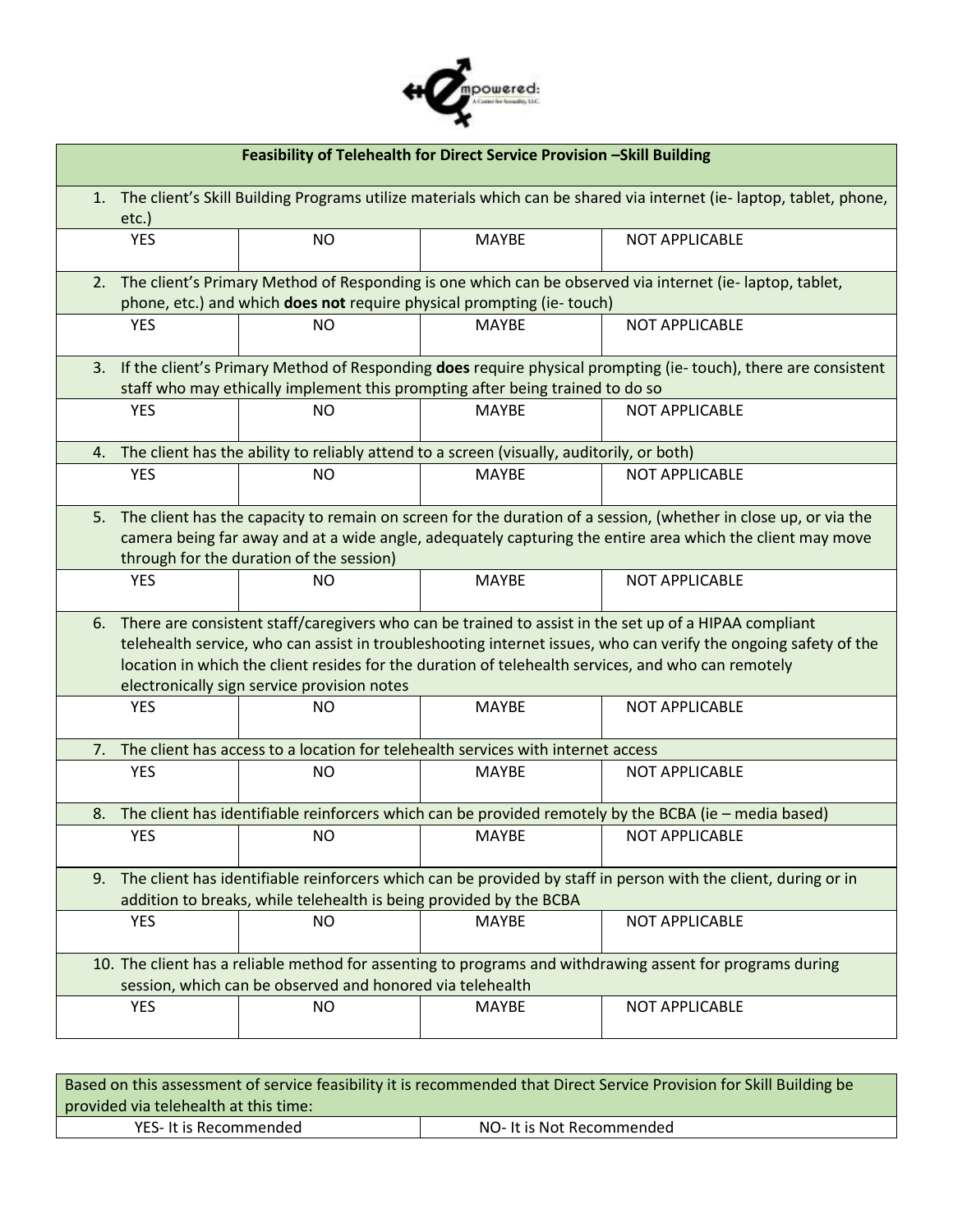| Feasibility of Telehealth for Direct Service Provision -Behavior Reduction                                                                                             |                                                                                                                                                                                                                                                                                                                                                                                                  |           |                                                                                           |                       |  |
|------------------------------------------------------------------------------------------------------------------------------------------------------------------------|--------------------------------------------------------------------------------------------------------------------------------------------------------------------------------------------------------------------------------------------------------------------------------------------------------------------------------------------------------------------------------------------------|-----------|-------------------------------------------------------------------------------------------|-----------------------|--|
| 1.                                                                                                                                                                     | The client's Behavior Reduction Programs utilize materials which can be shared via internet (ie-laptop, tablet,<br>phone, etc.)                                                                                                                                                                                                                                                                  |           |                                                                                           |                       |  |
|                                                                                                                                                                        | <b>YES</b>                                                                                                                                                                                                                                                                                                                                                                                       | <b>NO</b> | <b>MAYBE</b>                                                                              | NOT APPLICABLE        |  |
| 2.                                                                                                                                                                     | The Functionally Related Behavioral Procedures (such as verbal feedback, shifts in attention, provision of<br>reinforcement) can be implemented remotely via internet (ie-laptop, tablet, phone, etc.) in ways that are<br>reliably effective, and do not require physical presence of BCBA                                                                                                      |           |                                                                                           |                       |  |
|                                                                                                                                                                        | <b>YES</b>                                                                                                                                                                                                                                                                                                                                                                                       | <b>NO</b> | <b>MAYBE</b>                                                                              | <b>NOT APPLICABLE</b> |  |
| 3.                                                                                                                                                                     | If the Functionally Related Behavioral Procedures (such as verbal feedback, shifts in attention, provision of<br>reinforcement) cannot be implemented remotely via internet (ie-laptop, tablet, phone, etc.) in ways that are<br>reliably effective, there are consistent staff/caregivers who may ethically implement this alongside the BCBA<br>during telehealth after being trained to do so |           |                                                                                           |                       |  |
|                                                                                                                                                                        | <b>YES</b>                                                                                                                                                                                                                                                                                                                                                                                       | <b>NO</b> | <b>MAYBE</b>                                                                              | <b>NOT APPLICABLE</b> |  |
| 4.                                                                                                                                                                     |                                                                                                                                                                                                                                                                                                                                                                                                  |           | The client has the ability to reliably attend to a screen (visually, auditorily, or both) |                       |  |
|                                                                                                                                                                        | <b>YES</b>                                                                                                                                                                                                                                                                                                                                                                                       | <b>NO</b> | <b>MAYBE</b>                                                                              | NOT APPLICABLE        |  |
| 5.                                                                                                                                                                     | The client has the capacity to remain on screen for the duration of a session, (whether in close up, or via the<br>camera being far away and at a wide angle, adequately capturing the entire area which the client may move<br>through for the duration of the session)                                                                                                                         |           |                                                                                           |                       |  |
|                                                                                                                                                                        | <b>YES</b>                                                                                                                                                                                                                                                                                                                                                                                       | <b>NO</b> | <b>MAYBE</b>                                                                              | <b>NOT APPLICABLE</b> |  |
| 6.                                                                                                                                                                     | There are consistent staff/caregivers who can be trained to assist in the set up of a HIPAA compliant<br>telehealth service, who can assist in troubleshooting internet issues, who can verify the ongoing safety of the<br>location in which the client resides for the duration of telehealth services, and who can remotely<br>electronically sign service provision notes                    |           |                                                                                           |                       |  |
|                                                                                                                                                                        | <b>YES</b>                                                                                                                                                                                                                                                                                                                                                                                       | <b>NO</b> | <b>MAYBE</b>                                                                              | <b>NOT APPLICABLE</b> |  |
| 7.                                                                                                                                                                     |                                                                                                                                                                                                                                                                                                                                                                                                  |           | The client has access to a location for telehealth services with internet access          |                       |  |
|                                                                                                                                                                        | <b>YES</b>                                                                                                                                                                                                                                                                                                                                                                                       | NO.       | <b>MAYBE</b>                                                                              | <b>NOT APPLICABLE</b> |  |
| 8.                                                                                                                                                                     | The client has identifiable reinforcers which can be provided remotely by the BCBA (ie - media based)                                                                                                                                                                                                                                                                                            |           |                                                                                           |                       |  |
|                                                                                                                                                                        | <b>YES</b>                                                                                                                                                                                                                                                                                                                                                                                       | <b>NO</b> | <b>MAYBE</b>                                                                              | <b>NOT APPLICABLE</b> |  |
| 9.                                                                                                                                                                     | The client has identifiable reinforcers which can be provided by staff in person with the client, during or in<br>addition to breaks, while telehealth is being provided by the BCBA                                                                                                                                                                                                             |           |                                                                                           |                       |  |
|                                                                                                                                                                        | <b>YES</b>                                                                                                                                                                                                                                                                                                                                                                                       | <b>NO</b> | <b>MAYBE</b>                                                                              | <b>NOT APPLICABLE</b> |  |
| 10. The client has a reliable method for assenting to programs and withdrawing assent for programs during<br>session, which can be observed and honored via telehealth |                                                                                                                                                                                                                                                                                                                                                                                                  |           |                                                                                           |                       |  |
|                                                                                                                                                                        | <b>YES</b>                                                                                                                                                                                                                                                                                                                                                                                       | <b>NO</b> | <b>MAYBE</b>                                                                              | <b>NOT APPLICABLE</b> |  |

| Based on this assessment of service feasibility it is recommended that Direct Service Provision for Behavior Reduction |                           |  |  |  |  |
|------------------------------------------------------------------------------------------------------------------------|---------------------------|--|--|--|--|
| be provided via telehealth at this time:                                                                               |                           |  |  |  |  |
| YES- It is Recommended                                                                                                 | NO- It is Not Recommended |  |  |  |  |